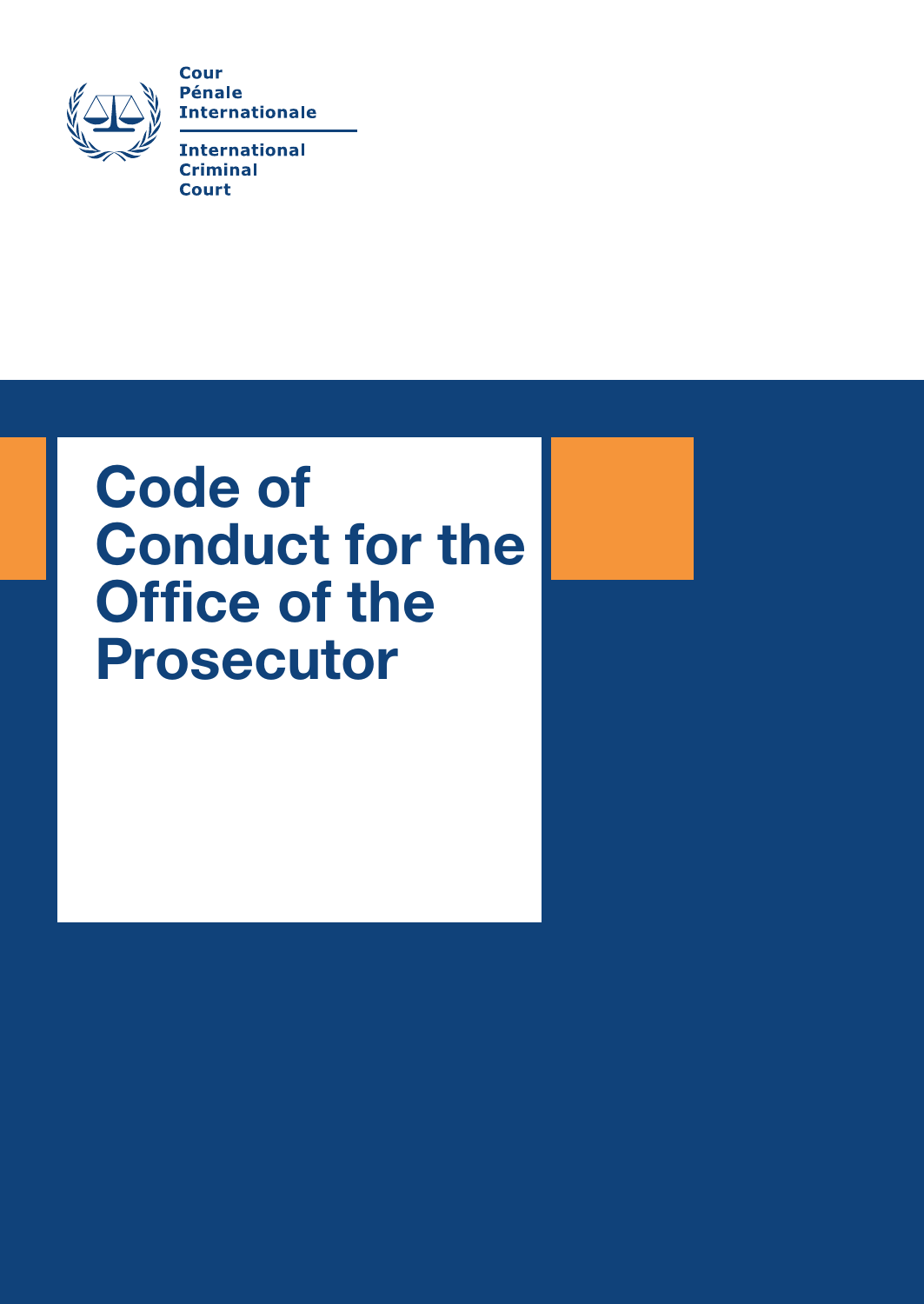

# **Code of Conduct for the Office of the Prosecutor**

**Date of entry into force: 5 September 2013**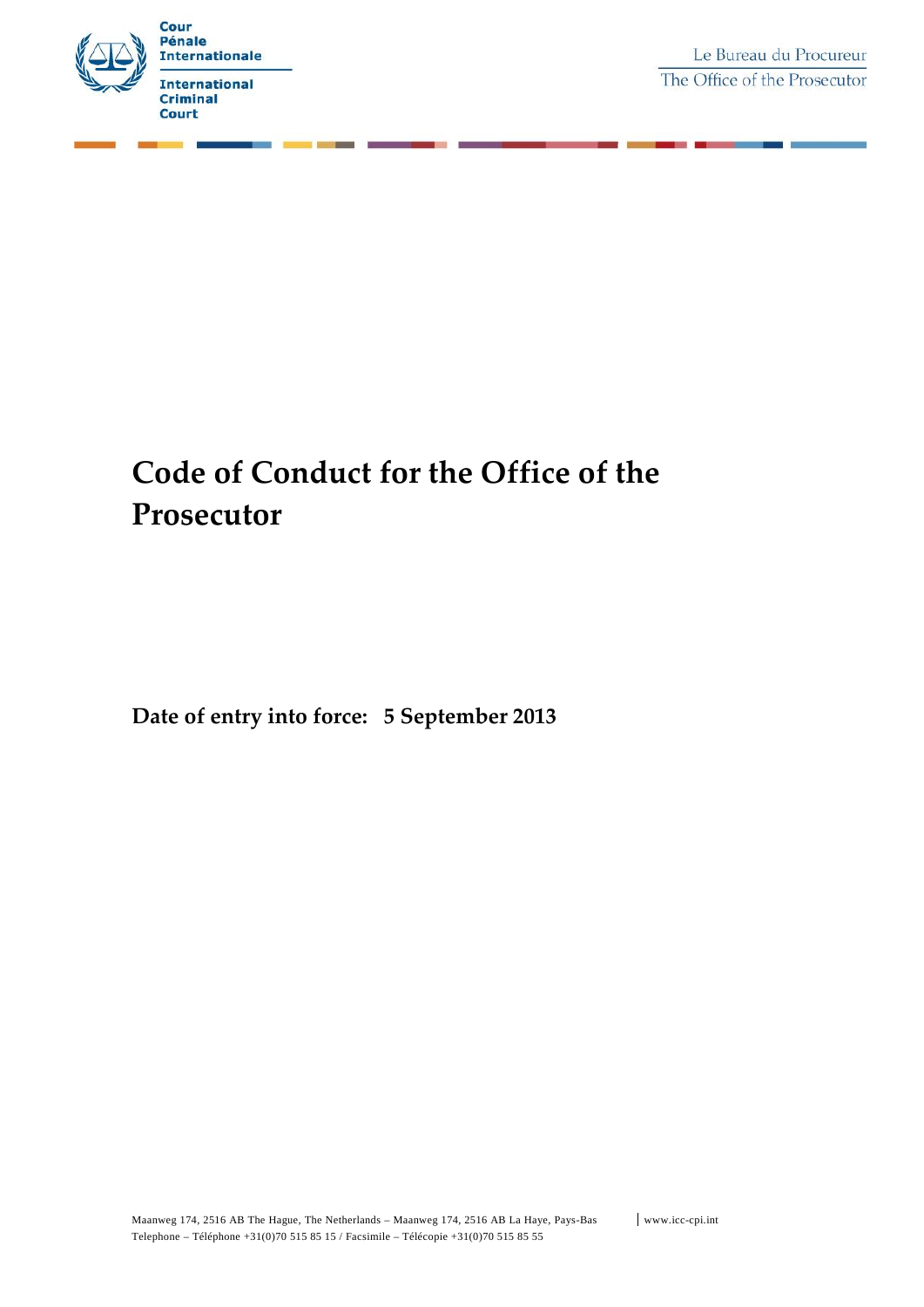#### **Table of Contents**

| Chapter 1.  |                                                                             |  |  |
|-------------|-----------------------------------------------------------------------------|--|--|
| Section 1.  |                                                                             |  |  |
| Section 2.  |                                                                             |  |  |
| Section 3.  |                                                                             |  |  |
| Section 4.  |                                                                             |  |  |
| Section 5.  |                                                                             |  |  |
| Section 6.  |                                                                             |  |  |
| Section 7.  |                                                                             |  |  |
| Chapter 2.  |                                                                             |  |  |
| Section 1.  |                                                                             |  |  |
| Section 2.  |                                                                             |  |  |
| Section 3.  |                                                                             |  |  |
| Section 4.  |                                                                             |  |  |
| Section 5.  |                                                                             |  |  |
| Section 6.  |                                                                             |  |  |
| Section 7.  |                                                                             |  |  |
| Section 8.  |                                                                             |  |  |
| Section 9.  |                                                                             |  |  |
| Section 10. | Non acceptance of gifts, remunerations and favours from external sources 13 |  |  |
| Chapter 3.  |                                                                             |  |  |
| Section 1.  |                                                                             |  |  |
| Section 2.  |                                                                             |  |  |
| Section 3.  |                                                                             |  |  |
| Section 4.  |                                                                             |  |  |
| Section 5.  |                                                                             |  |  |
| Chapter 4.  |                                                                             |  |  |
| Section 1.  |                                                                             |  |  |
| Section 2.  |                                                                             |  |  |
| Section 3.  |                                                                             |  |  |
| Section 4.  | Relations with persons under investigation and accused persons  18          |  |  |
| Section 5.  |                                                                             |  |  |
| Section 6.  |                                                                             |  |  |
| Chapter 5.  |                                                                             |  |  |
| Section 1.  |                                                                             |  |  |
| Section 2.  |                                                                             |  |  |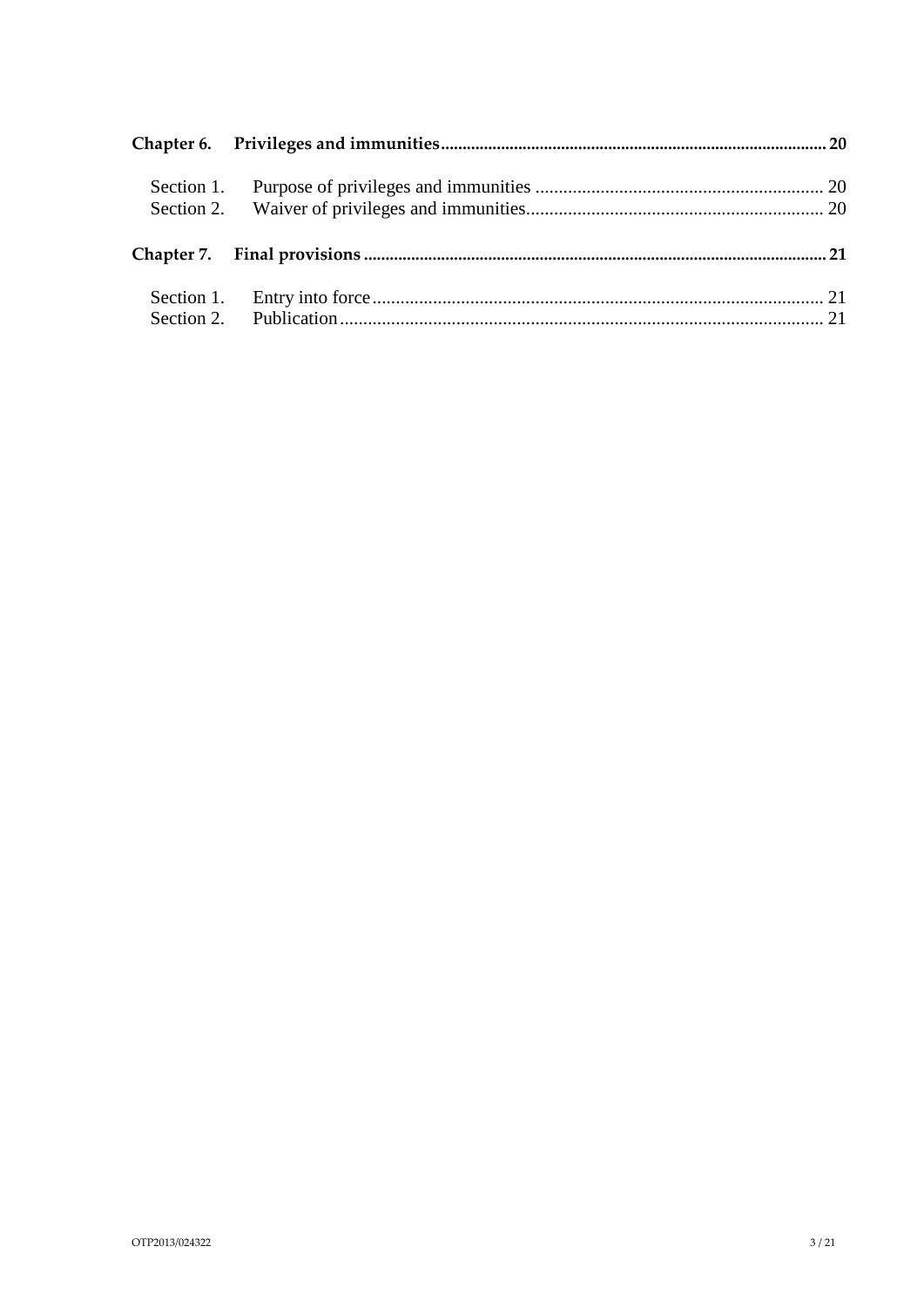#### <span id="page-4-0"></span>**Introduction: Five Fundamental Rules**

- 1. Respect, regard and adhere to the Rome Statute and the Rules of Procedure and Evidence;
- 2. Conduct yourself in a manner befitting the status of international civil servants, displaying the highest standards of integrity, independence, impartiality professionalism and confidentiality;
- 3. Be conscious of the purpose of the Court and the crucial role the Office plays in investigating and prosecuting international crimes, and in the administration of justice;
- 4. Respect human rights and fundamental freedoms, the principle of equality before the law, the presumption of innocence and right to a fair trial;
- 5. Be respectful, courteous and considerate towards victims and witnesses, all staff members and elected officials of the Court and all counsel.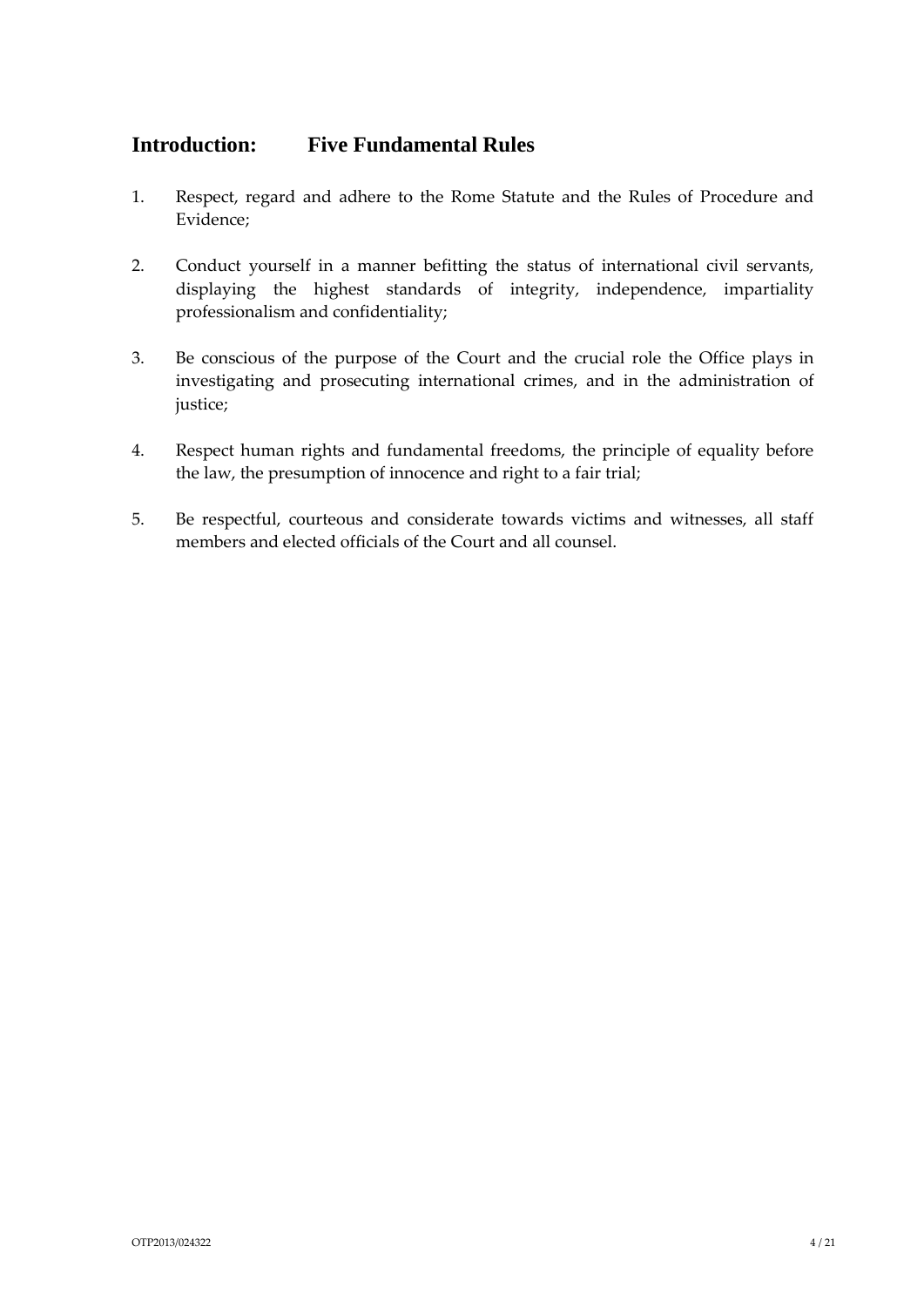#### <span id="page-5-0"></span>**Chapter 1. General provisions**

#### <span id="page-5-1"></span>**Section 1. Scope of application**

- 1. This Code shall apply to all Members of the Office as well as interns, visiting professionals, gratis personnel and staff members of other organisations on secondment or otherwise made available to the Office.
- 2. Unless indicated otherwise in their contracts, this Code shall not apply to consultants, contractors and special advisers of the Office.
- 3. The standards of this Code are applicable at all times, to the extent that professional and personal conduct and associations of Members of the Office may adversely affect the integrity, independence and impartiality of the Office.

#### <span id="page-5-2"></span>**Section 2. Use of terms**

- 4. Unless otherwise defined in this Code, all terms used are defined as in the Statute, the Rules of Procedure and Evidence, the Regulations of the Court and the Regulations of the Office of the Prosecutor.
- 5. In this Code:
	- (a) 'article' refers to the articles of the Rome Statute;
	- (b) 'Code' is the Code of Conduct for the Office of the Prosecutor;
	- (c) 'Court' refers to the International Criminal Court;
	- (d) 'counsel' refers to defence counsel, counsel acting for States, *amicus curiae* and counsel or legal representatives for victims and witnesses, practising at the Court;
	- (e) 'Office' refers to the Office of the Prosecutor of the Court;
	- (f) 'Members of the Office' refers to the Prosecutor, Deputy Prosecutor(s) and Staff members of the Office;
	- (g) 'Regulations' refers to the Regulations of the Office of the Prosecutor;
	- (h) 'rule' refers to a rule of the Rules of Procedure and Evidence;
	- (i) 'Staff members' refers to all Staff members of the Office within the meaning of article 44;
	- (j) 'Statute' refers to the Rome Statute of the Court.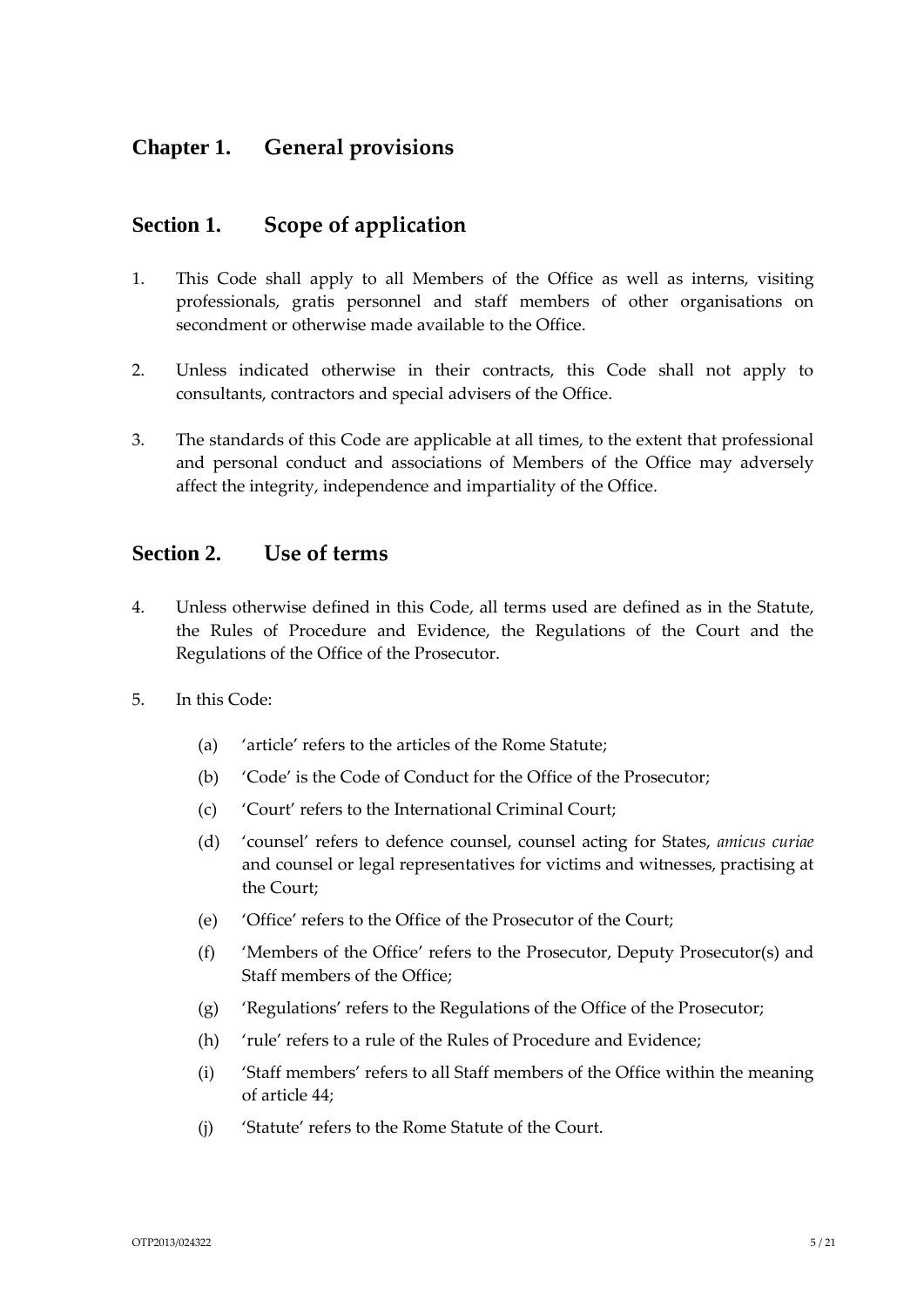#### <span id="page-6-0"></span>**Section 3. Purpose of this Code**

6. The provisions of this Code shall establish a set of minimum standards of conduct applicable to all Members of the Office of the Prosecutor, as a supplement to the general standards of conduct as promulgated in the Code of Conduct for Staff Members, the Staff Regulations, the Staff Rules, the Code of Conduct for Investigators and any other document that may be relevant to the performance of their duties.

#### <span id="page-6-1"></span>**Section 4. General principles**

- 7. The Office upholds and respects the principles embodied in the Statute, the Rules of Procedure and Evidence and the Regulations of the Court. It also adheres to the Financial Regulations and Rules, Staff Regulations and Rules, the Regulations of the Office of the Prosecutor and all policies of the Court that are relevant to the Office.
- 8. The Office and all its members are primarily guided by the following principles:
	- (a) independence of the Office;
	- (b) professional ethics and integrity;
	- (c) fair, impartial, effective and expeditious investigation and prosecution;
	- (d) respect for confidentiality of investigations and prosecutions;
	- (e) respect for human rights and fundamental freedoms recognised by international law in conformity with the Statute, and non-discrimination against any individual or groups of individuals; and
	- (f) a shared culture rooted in the principles and purposes of the Statute, without bias for the rules and methods of any national system.

#### <span id="page-6-2"></span>**Section 5. Relation to other normative texts**

- 9. This Code shall be read subject to the provisions of the Statute, the Rules of Procedure and Evidence, the Financial Regulations and Rules and the Staff Regulations and Rules, and in conjunction with the Regulations of the Court, the Regulations of the Office of the Prosecutor, the Regulations of the Registry, the Code of Conduct for Investigators, the Code of Conduct for Staff Members and other administrative issuances.
- 10. Where there is any inconsistency between this Code and any other code of ethics or professional responsibility which Members of the Office are bound to honour outside the applicable legal regime established at the Court, the provisions of this Code shall prevail in respect of the professional conduct of Members of the Office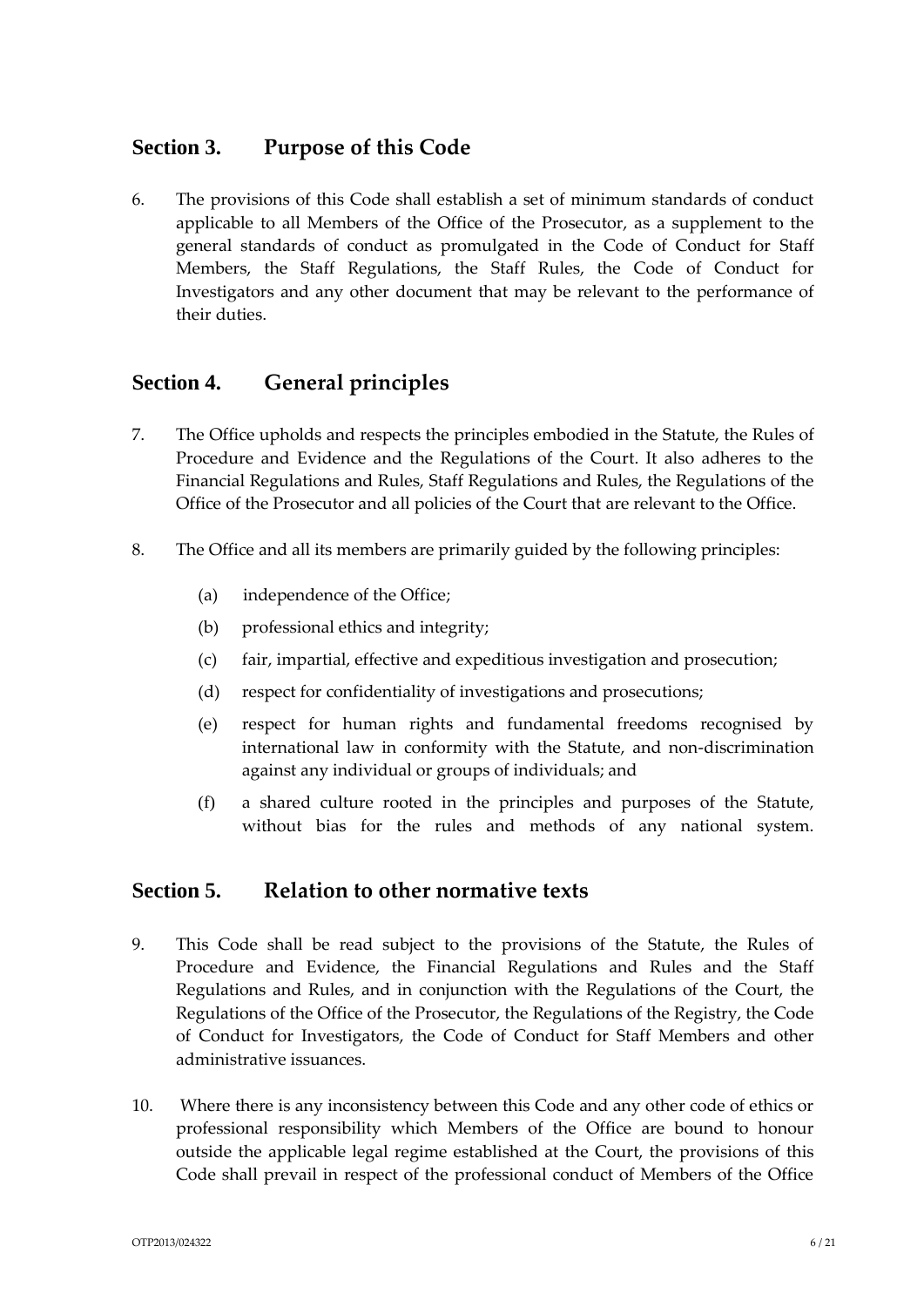<span id="page-7-0"></span>when working for or practising before the Court.

#### **Section 6. Solemn undertaking and oath of office**

11. Members of the Office shall, prior to commencing employment, make and subsequently adhere to the following solemn undertaking: 'I solemnly undertake that I will perform my duties and exercise my powers as [title] of the Office of the Prosecutor honourably, faithfully, impartially and conscientiously, and that I will respect the confidentiality of investigations and prosecutions.'

#### <span id="page-7-1"></span>**Section 7. Compliance**

- 12. Staff members shall respect, uphold and adhere to the principles and standards of conduct established in this Code, and, to the best of their ability, prevent and actively oppose any departure therefrom. When given reason to believe that a departure from these standards has occurred or is about to occur, Staff members shall report the matter to their supervisors or the Prosecutor.
- 13. Adherence to this Code is mandatory and shall be taken into account during yearly performance appraisals of Members of the Office.
- 14. The Legal Advisory Section shall assist the Prosecutor in promoting awareness of and compliance with this Code.

#### <span id="page-7-2"></span>**Chapter 2. Standards of conduct**

#### <span id="page-7-3"></span>**Section 1. General standards of professional conduct**

- 15. The Prosecutor and the Deputy Prosecutor(s) shall set an impeccable example of conduct for Staff members and provide, *inter alia*, appropriate direction, guidance and support in the promotion and cultivation of the standards expected of the Office as set out in this Code.
- 16. The basic rights and obligations of Staff members shall be governed by the Court's Staff Regulations and Rules, with particular regard to Chapter I of the Staff Rules, article I of the Staff Regulations, the Court's Code of Conduct for Staff Members, the Code of Conduct for Investigators where appropriate, and all other Administrative Instructions pertaining to their conduct.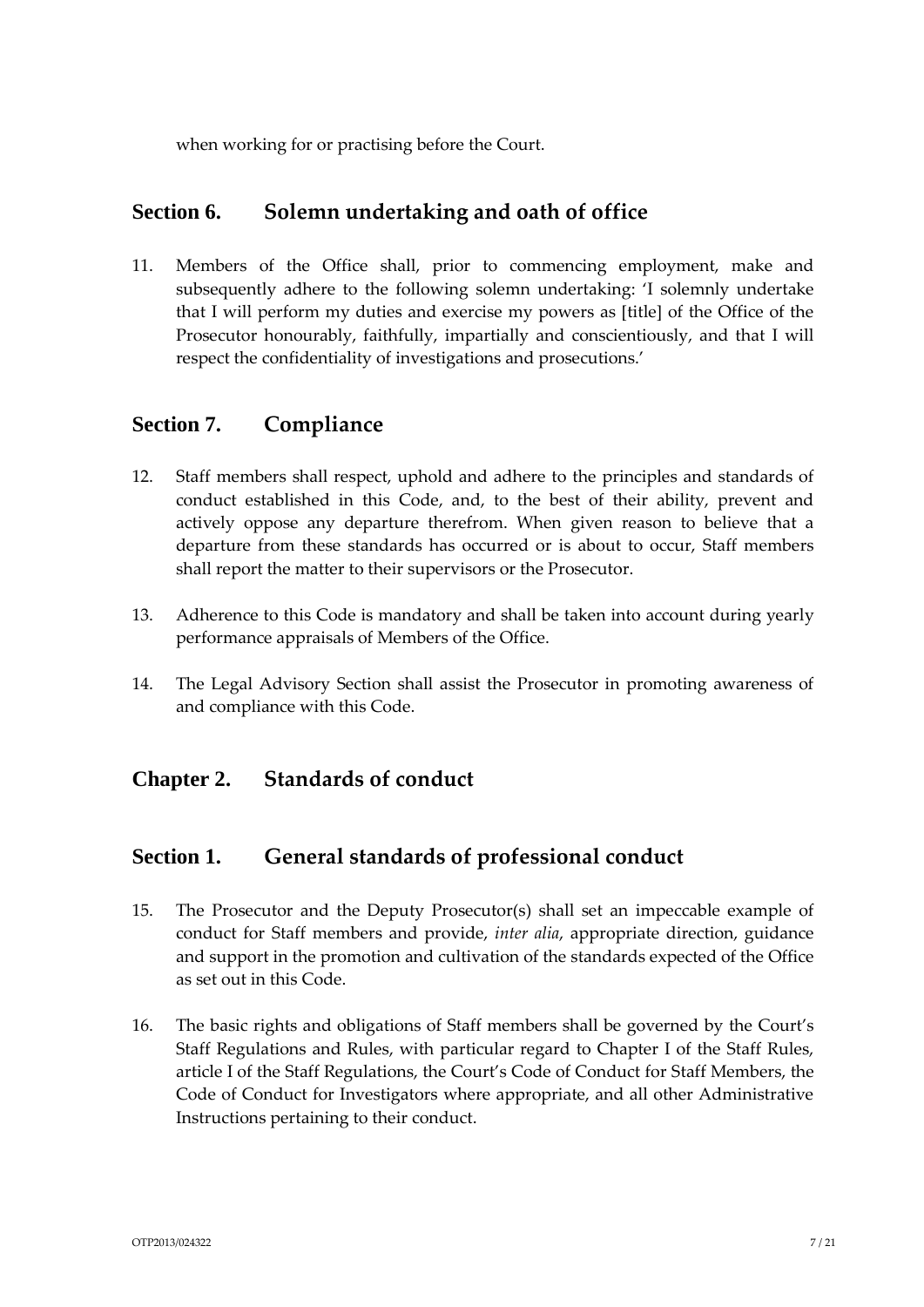- 17. Members of the Office shall refrain from any conduct which would adversely reflect on the Office and/or the Court, and shall not engage in any activity that is incompatible with the aims, objectives and interests of the Office and the Court, or with the exercise of their functions as persons working for the Court.
- 18. Members of the Office shall not participate or engage in any illegal activities or corrupt practices.
- 19. Members of the Office shall refrain from using illegal substances, including narcotics or other unlawful drugs, or consume alcohol in a quantity sufficient to interfere with their official functions.
- 20. In their dealings within the Office and the Court, including with counsel, and externally, with governments, organisations and individuals, members of the Office shall, *inter alia*:
	- (a) conduct themselves honourably, professionally, faithfully, impartially and conscientiously;
	- (b) abstain from any conduct which may be directly or indirectly in conflict with the discharge of their official duties; and
	- (c) uphold the highest standards of integrity and relevant standards on confidentiality, fairness, honesty and truthfulness in all matters affecting work and status.

#### <span id="page-8-0"></span>**Section 2. Independence**

- 21. In accordance with article 42, the Office of the Prosecutor acts independently as a separate Organ of the Court in the execution of its mandate. Members of the Office shall exercise their functions free of any external influences, inducements, pressures, threats or interference, direct or indirect.
- 22. The Prosecutor shall ensure that Staff members maintain their full independence.
- 23. In particular, Members of the Office shall, *inter alia*:
	- (a) not seek or act upon instructions from any external source;
	- (b) remain unaffected by any individual or sectional interests and, in particular, by any pressure from any State, or any international, intergovernmental or non-governmental organisation or the media;
	- (c) refrain from any activity which is likely to negatively affect the confidence of others in the independence or integrity of the Office;
	- (d) refrain from any activity which may lead to any reasonable inference that their independence has been compromised;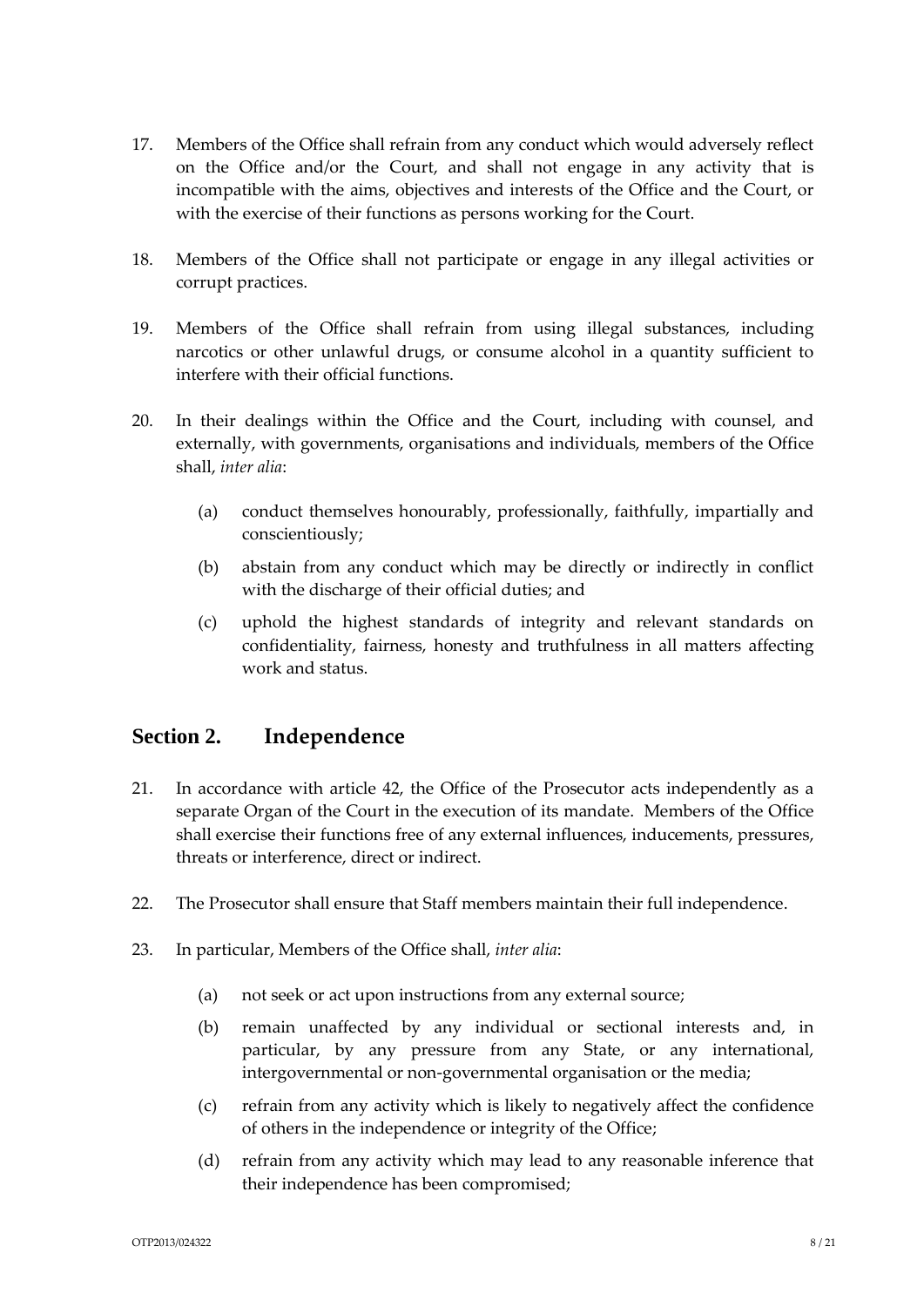- (e) refrain from the exercise of other occupations of a professional nature without the prior approval of the Prosecutor; and
- (f) refrain from any activity which is likely to interfere with the performance of duties and the exercise of functions as Members of the Office.
- 24. Staff members who are confronted with an attempt by any source to induce them to violate their obligation of loyalty and independence shall promptly report this to a Head of Division or Section, the Prosecutor or the Deputy Prosecutor(s), who shall provide guidance on how to proceed.

#### <span id="page-9-0"></span>**Section 3. Honourable conduct**

- 25. In the exercise of their duties and powers, the Members of the Office shall at all times act honourably and regulate their conduct with the interests of the Court only in view.
- 26. Honourable conduct encompasses the embodiment of the dignity of the Office, which includes, *inter alia*:
	- (a) dignified and courteous conduct in all relations with the Chambers and judges of the Court, the Registrar and the Deputy Registrar of the Court, State officials, and other dignitaries that befits a high institution of international criminal justice;
	- (b) dignified, courteous, collegial and supportive conduct towards all persons working for the Office and the Court;
	- (c) dignified and courteous conduct towards the persons under investigation or the accused;
	- (d) dignified, courteous and sensitive conduct towards all victims and witnesses, in particular children, elderly persons, persons with disabilities and victims of sexual and gender violence; and
	- (e) dignified and courteous conduct towards counsel and their team members.

#### <span id="page-9-1"></span>**Section 4. Faithful conduct**

- 27. Faithful conduct encompasses the fulfilment of the trust reposed in the Office of the Prosecutor. Faithful conduct includes, *inter alia*:
	- (a) loyalty to the aims, principles and purposes of the Court;
	- (b) acting within the boundaries of inherent or delegated powers and functions;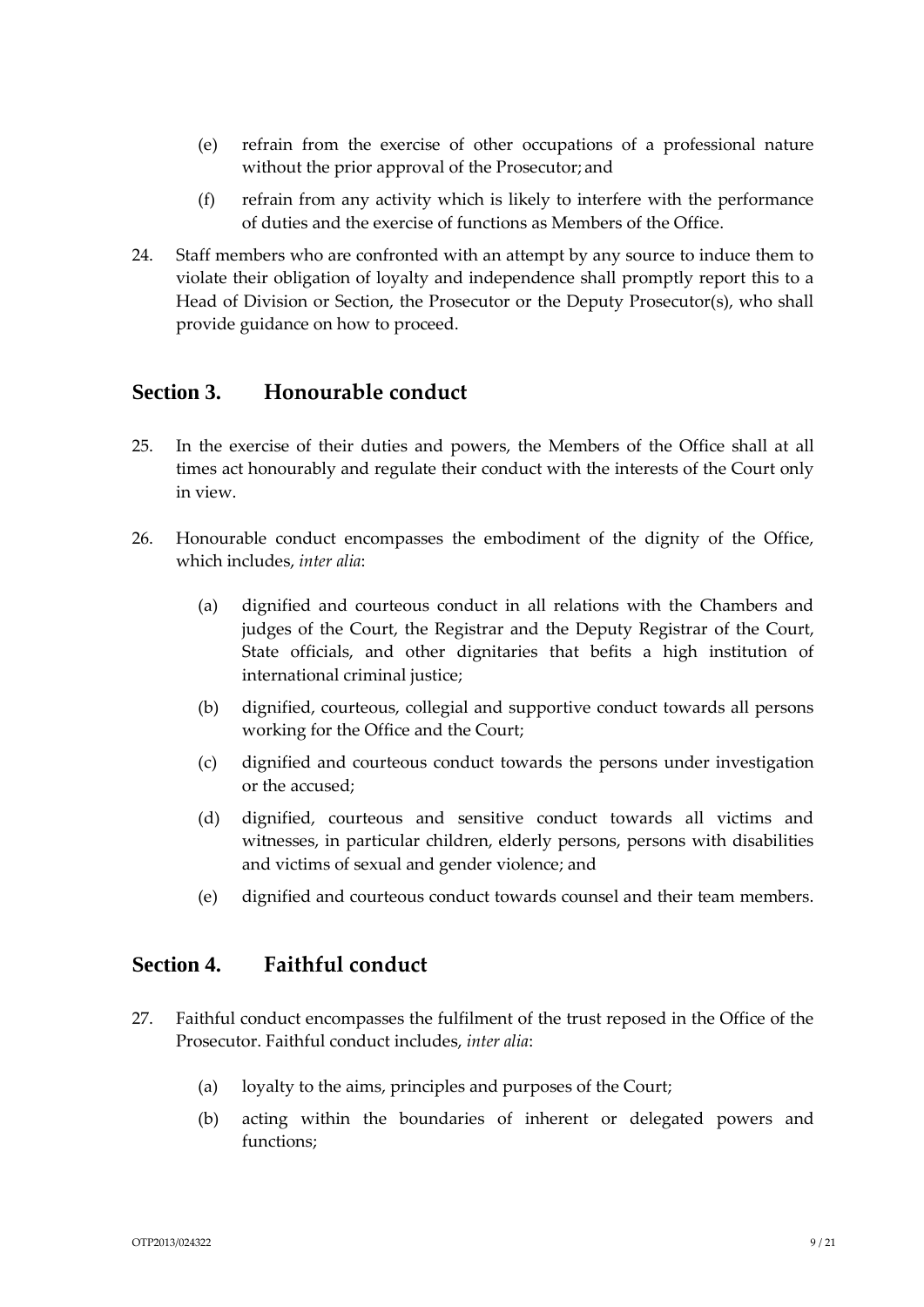- (c) due deference to the authority of the Prosecutor, the Deputy Prosecutor(s), the Executive Committee of the Office, superiors and relevant authorities, including Chambers, acting within the scope of their powers; and
- <span id="page-10-0"></span>(d) respect for the principles of this Code, and a concerted effort to prevent, oppose and address any departure therefrom.

#### **Section 5. Conscientious conduct**

- 28. Conscientious conduct encompasses the diligent and systematic pursuit of goals established by the Office. Conscientious conduct includes, *inter alia*:
	- (a) understanding of and due compliance with the standards established by this Code, the Operations Manual, guidelines, policies, procedures and recommendations of the Office; and
	- (b) compliance with arrangements and agreements binding the Office.

#### <span id="page-10-1"></span>**Section 6. Impartiality**

- 29. Impartiality is one of the core principles governing the work of the Office. Impartial conduct encompasses the fair-minded and objective treatment of persons and issues, free from any bias or influence.
- 30. Impartial conduct includes, *inter alia*:
	- (a) respect for the presumption of innocence. In particular, Members of the Office shall not publicly express an opinion on the guilt or innocence of a person under investigation or the accused outside the context of the proceedings before the Court;
	- (b) refraining from expressing an opinion that could, objectively, adversely affect the required impartiality, whether through communications media, in writing or public addresses, or through any other actions outside the context of the proceedings before the Court;
	- (c) full conformity with the applicable rules on disclosure of evidence.
- <span id="page-10-2"></span>31. Members of the Office shall not participate in any matter in which their impartiality might reasonably be doubted on any ground, and shall request to be excused from any matter as soon as grounds for disqualification arise, especially those indicated in article 42(7) and rule 34(1).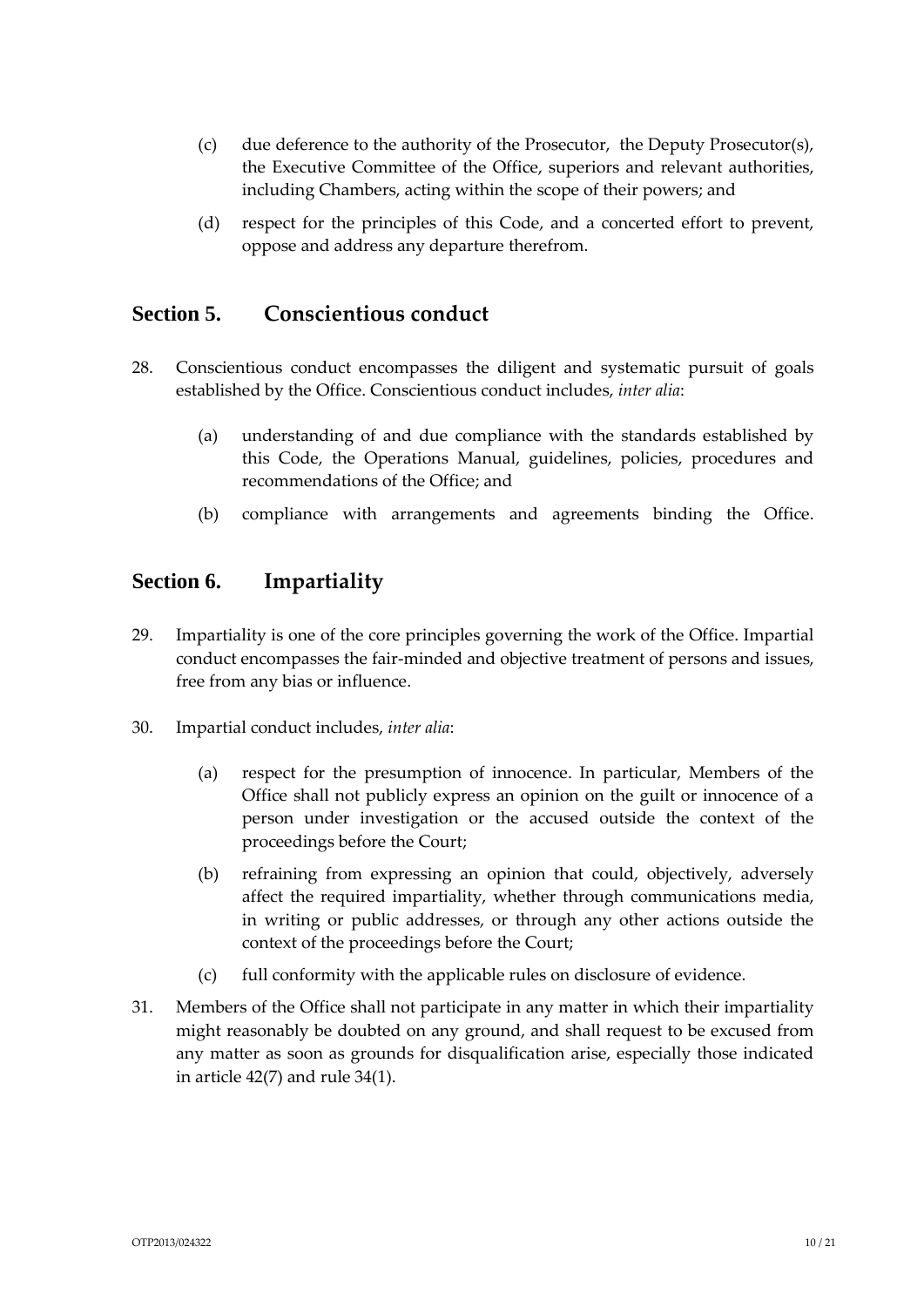#### **Section 7. Confidentiality**

- 32. Members of the Office shall uphold the highest standard of confidentiality in the discharge of their duties, respect and actively exercise all care to ensure respect for the confidentiality of information.
- 33. Members of the Office shall not disclose any privileged material or any material deemed confidential by the Court, unless authorised to do so.
- 34. In addition, Staff members who accidentally encounter confidential material or information shall immediately take all measures necessary to avoid or minimise a possible negative impact on the operations of the Office and the Court and notify their superiors.
- 35. Confidentiality includes, *inter alia*:
	- (a) full conformity with policies and procedures regarding confidentiality of correspondence, documents, proceedings, information and other matters. Members of the Office shall pay particular attention to the provisions set out in the Information Security Manual, the Administrative Instructions on the ICC Information Protection Policy and the Computer and Network Services Policy;
	- (b) upholding the obligations stipulated in the Confidentiality Undertaking and the Oath of the Office;
	- (c) discernment and vigilance regarding all communications that may raise issues of confidentiality, particularly communications with persons outside the Office;
	- (d) immediate reporting of suspected breaches of confidentiality where such suspected breaches would pose a danger to the safety, well-being or privacy of staff, victims, witnesses, persons under investigation, the accused and their families;
	- (e) containment of reported breaches of confidentiality by refraining from unnecessary discussion thereof in any context; and
	- (f) secure maintenance and storage of any material obtained by members of the Office in the course of their official functions.
- <span id="page-11-0"></span>36. The obligations of Members of the Office regarding confidentiality shall not cease upon separation from service.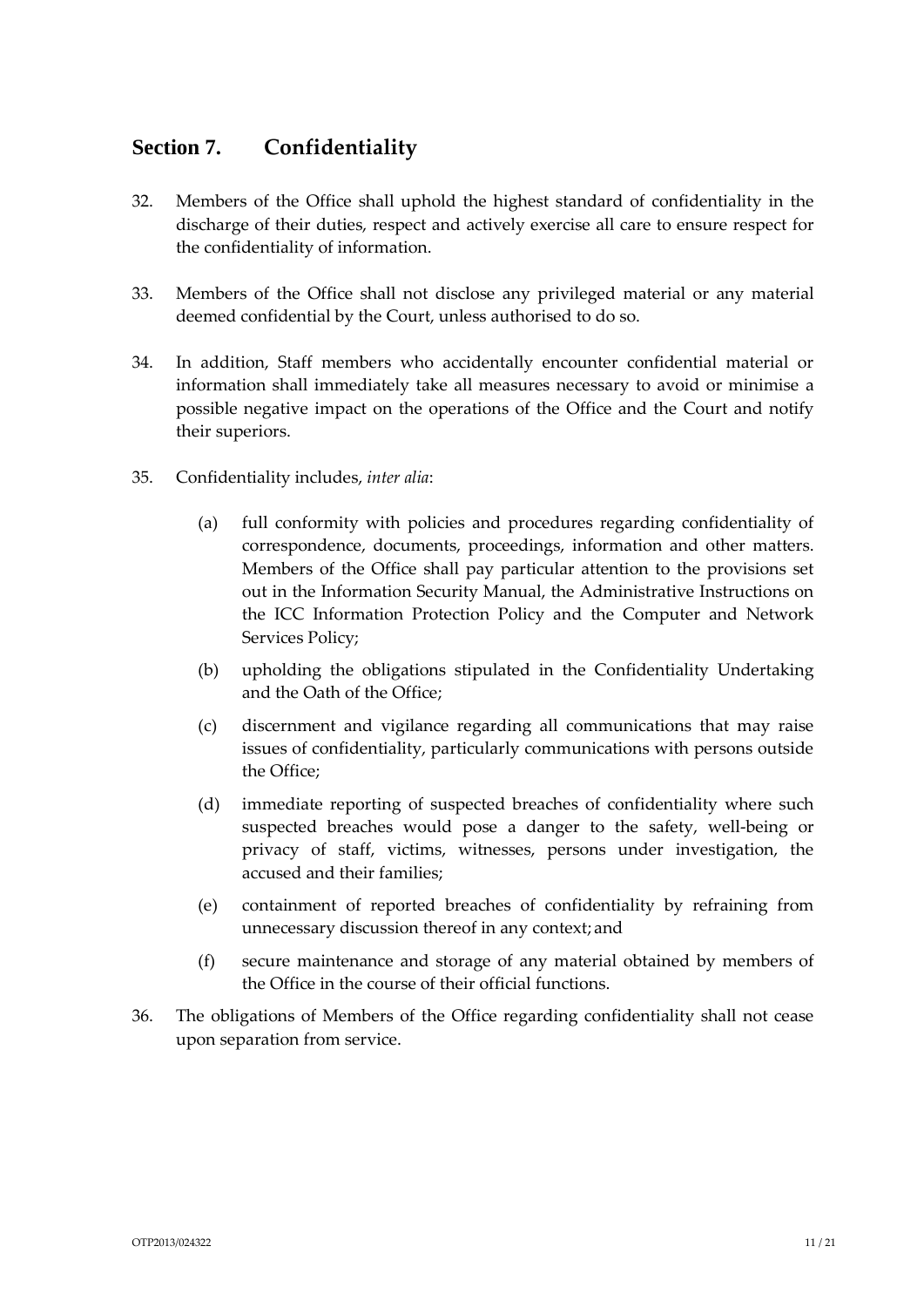#### **Section 8. Public expression and association**

- 37. Members of the Office shall exercise their freedom of expression and association in a manner that is compatible with their office and that does not affect or appear to affect the independence and/or impartiality of the Office.
- 38. Members of the Office shall not, either officially or unofficially, make any public comments that detract from the role of the Office and the Court.
- 39. Members of the Office shall refrain from making any public pronouncements, outside the context of the proceedings before the Court, that they know, or reasonably ought to know, may be disseminated by means of public communication, and may have a substantial likelihood of prejudicing the judicial proceedings or the rights of any person in the proceedings before the Court.
- 40. In accordance with Staff Rule 101.7 and Staff Regulation 1.2(n)-(o), except where authorised in the normal course of their official duties, Staff members of the Office shall not issue statements to the press, radio or other public information agencies; accept any outside speaking engagements; take part in film, theatre, radio or video productions; or submit any articles, books or other material for publication without the prior approval of, or on behalf of, the Prosecutor.
- 41. Without prejudice to their obligations of, *inter alia*, confidentiality, nothing in this Code shall prevent the Members of the Office from responding to or taking action in good faith against slanderous statements or statements amounting to defamation of their good character or reputation.

#### <span id="page-12-0"></span>**Section 9. Conflict of interest and other impediments**

- 42. Members of the Office shall abstain from any conduct which may, directly or indirectly, be in conflict with the discharge of their official duties during terms of service or may compromise the independence and trust reposed in the Office following separation of service. These conflicts may arise, *inter alia*, from:
	- (a) personal interest in the case, including a spousal, parental or other close family, personal or professional relationship, or a subordinate relationship, with any of the parties; and
	- (b) circumstances in which Members of the Office appear to benefit, directly or indirectly, from financial or other involvement with the activities of any enterprise that engages in any business or transaction with the Court.
- 43. In the event of any conflict of interest, whether financial or otherwise, Staff members shall immediately disclose the nature of that interest to the head of the Division or Section, or to the Prosecutor, who shall decide whether the conflict is of such a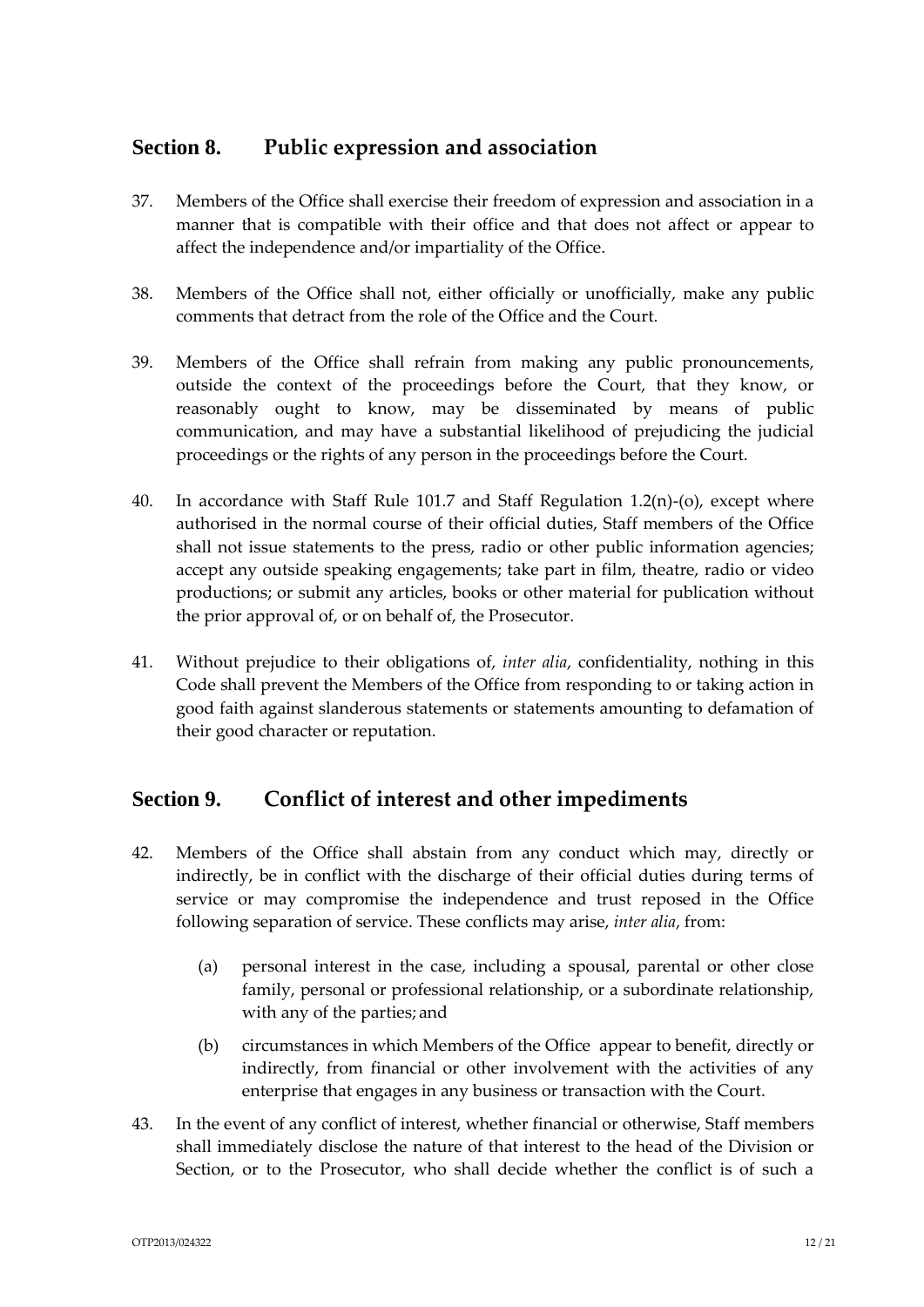nature as to require that the Staff member concerned participate no further in the matter concerned.

44. Upon separation from service for whatever reason, Staff members shall refrain from accepting engagement or appointment as defence counsel or member of a defence team in any of the proceedings before the Court, for a period of 12 months from the day of separation, unless specifically authorised by the Prosecutor. This applies only to those who have made a declaration to that effect.

## <span id="page-13-0"></span>**Section 10. Non acceptance of gifts, remunerations and favours from external sources**

- 45. The Prosecutor and Deputy Prosecutor(s) shall not directly or indirectly accept any gift, advantage, privilege or reward that could reasonably be perceived as intended to influence the independent performance of their functions.
- 46. Acceptance by Staff members and the Deputy Prosecutor of any honour, decoration, favour, gift or remuneration from any Government or from any non-governmental source shall require the prior approval of, or on behalf of, the Prosecutor. However, Staff members may occasionally accept, without prior approval, minor gifts of essentially nominal value, provided that all such gifts are promptly disclosed to the Staff member's Head of Division or Section or the Prosecutor, as applicable, who may direct that the gift be accepted by the Staff member, entrusted to the Court or returned to the donor. Any gifts accepted shall be recorded in the Gift Register.
- 47. Members of the Office shall neither offer nor promise any favour, gift, remuneration or any other personal benefit to another Staff member or to any third party with a view to causing him or her to perform, fail to perform or delay the performance of any official act. Similarly, Members of the Office shall neither seek nor accept any favour, gift, remuneration or any other personal benefit from another Member of the Office or from any third party in exchange for performing, failing to perform or delaying the performance of any official act.
- 48. Unless otherwise provided for, Staff members are not permitted to accept remuneration from any external source for any publication, outside speaking engagement or other act that is related to the purpose, activities or interests of the Court, such as a lecture fee, stipend or other allowance.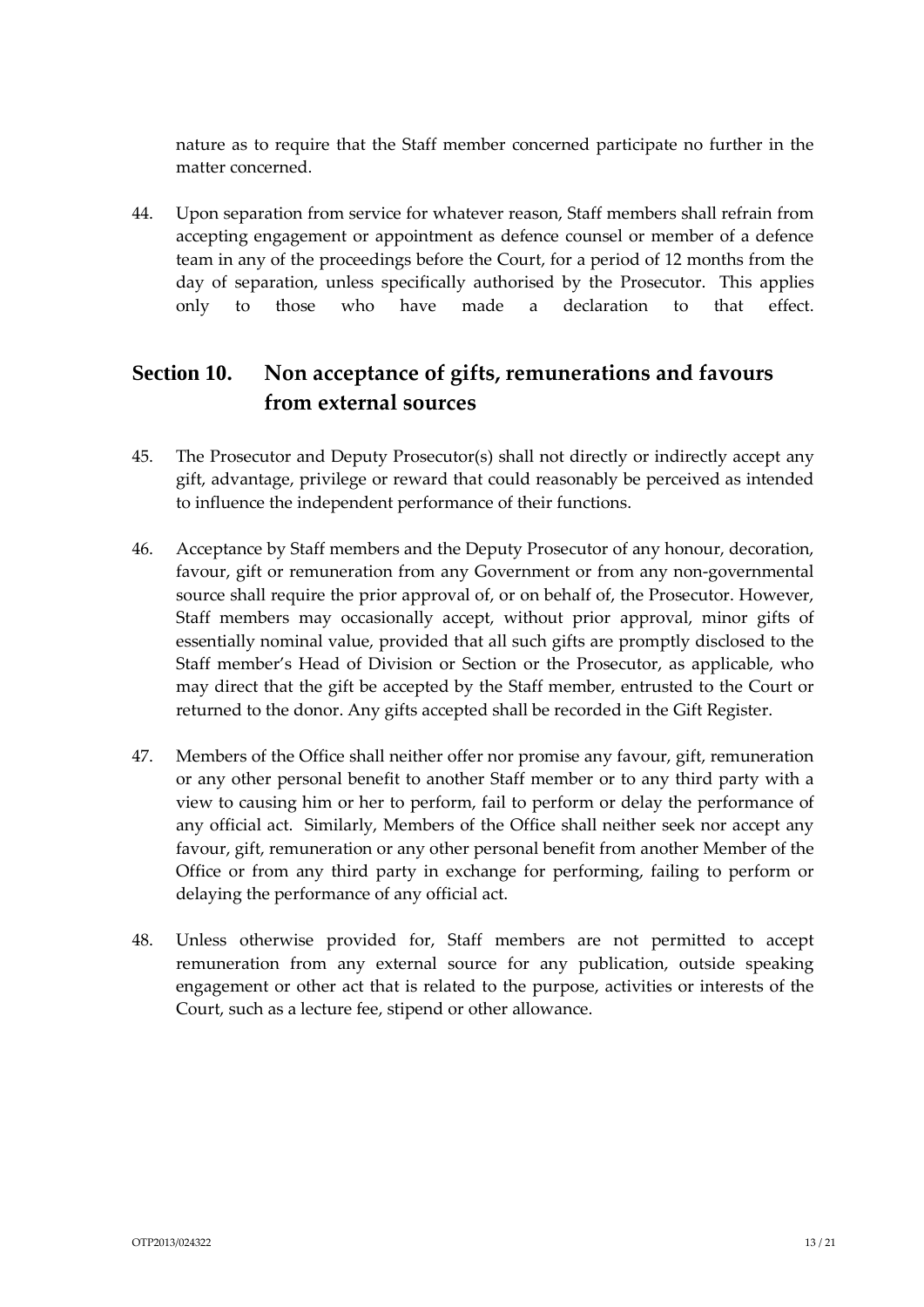#### <span id="page-14-0"></span>**Chapter 3. Specific duties**

#### <span id="page-14-1"></span>**Section 1. Objective truth-seeking**

- 49. In compliance with the duty to establish the truth under article 54(1)(a) of the Statute, the Office shall investigate incriminating and exonerating circumstances equally in all steps involved in the planning and conduct of investigative and prosecutorial activities. In particular, Members of the Office shall:
	- (a) conduct investigations with the goal of establishing the truth, and in the interests of justice;
	- (b) consider all relevant circumstances when assessing evidence, irrespective of whether they are to the advantage or the disadvantage of the prosecution;
	- (c) ensure that all necessary and reasonable enquiries are made and the results disclosed in accordance with the requirements of a fair trial, whether they point to the guilt or the innocence of the suspect.
- 50. Staff members shall report to the Prosecutor concerns which, if substantiated, would tend to render a previous conviction made by the Court unsafe, bring the administration of justice into disrepute or constitute a miscarriage of justice.

#### <span id="page-14-2"></span>**Section 2. Effective investigation and prosecution**

- 51. In accordance with article 54(1)(b), Members of the Office shall ensure that the standards of effective investigation and prosecution are upheld and shall:
	- (a) act with competence and diligence, make impartial judgments based on the evidence and consider foremost the interests of justice in determining whether or not to proceed;
	- (b) fully respect the rights of persons under investigation and the accused and ensure that proceedings are conducted in a fair manner;
	- (c) refrain from prosecuting any person whom they believe to be innocent of the charges;
	- (d) refrain from proffering evidence reasonably believed to have been obtained by means of a violation of the Statute or internationally recognised human rights if the violation casts substantial doubt on the reliability of the evidence or the admission of evidence would be antithetical to and would seriously damage the integrity of the proceedings.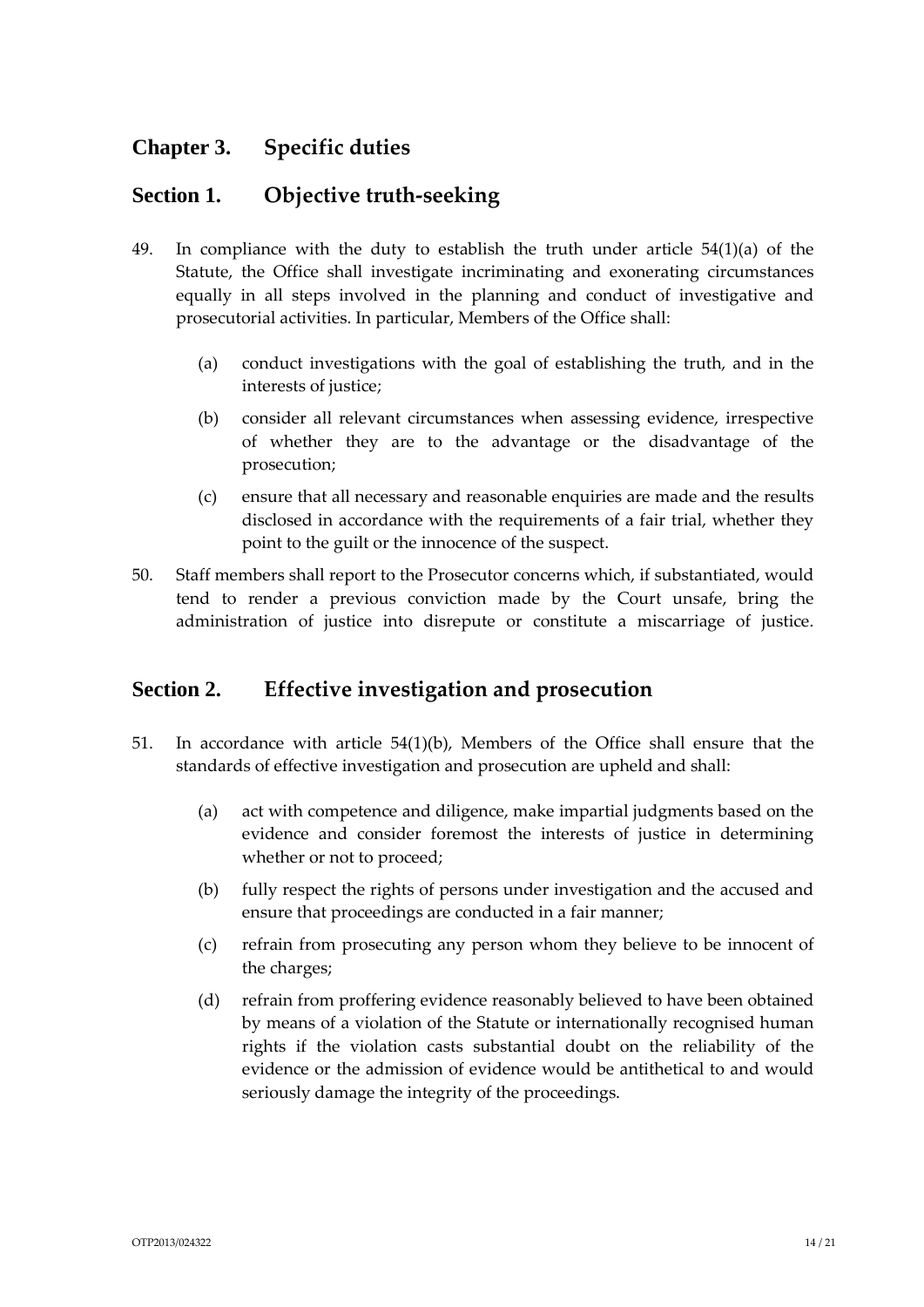#### <span id="page-15-0"></span>**Section 3. Disclosure**

- 52. Members of the Office shall comply with the applicable rules on disclosure of evidence and inspection of material in the possession or control of the Office in a manner that facilitates the fair and expeditious conduct of the proceedings and fully respects the rights of the person under investigation or the accused, with due regard for the protection of victims and witnesses.
- 53. Disclosure shall include:
	- (a) evidence that shows or tends to show the innocence of the accused, or to mitigate the guilt of the accused, or which may affect the credibility of prosecution evidence; and
	- (b) any documents or information by order of the Chambers.
- 54. Inspection shall include any books, documents, photographs or any other tangible object in the possession or control of the Office which are material to the preparation of the defence or are intended for use by the Office as evidence for the purposes of the confirmation hearing or at trial or were obtained from or belonged to the suspect or accused.

#### <span id="page-15-1"></span>**Section 4. Handling of information and evidence**

- 55. Members of the Office shall, in order to ensure an uninterrupted chain of custody:
	- (a) preserve the integrity of information and evidence;
	- (b) not compromise the effective retention, storage and security of information and evidence; and
	- (c) handle and maintain securely any material obtained in the course of their official functions.

#### <span id="page-15-2"></span>**Section 5. Security**

- 56. Members of the Office shall not engage in any deliberate conduct, or make any disclosure, which places or is likely to place the security of any person at risk.
- 57. Members of the Office shall take appropriate measures to protect the physical and psychological well-being, dignity and privacy of any person at risk as a direct result of his or her interaction with the Office.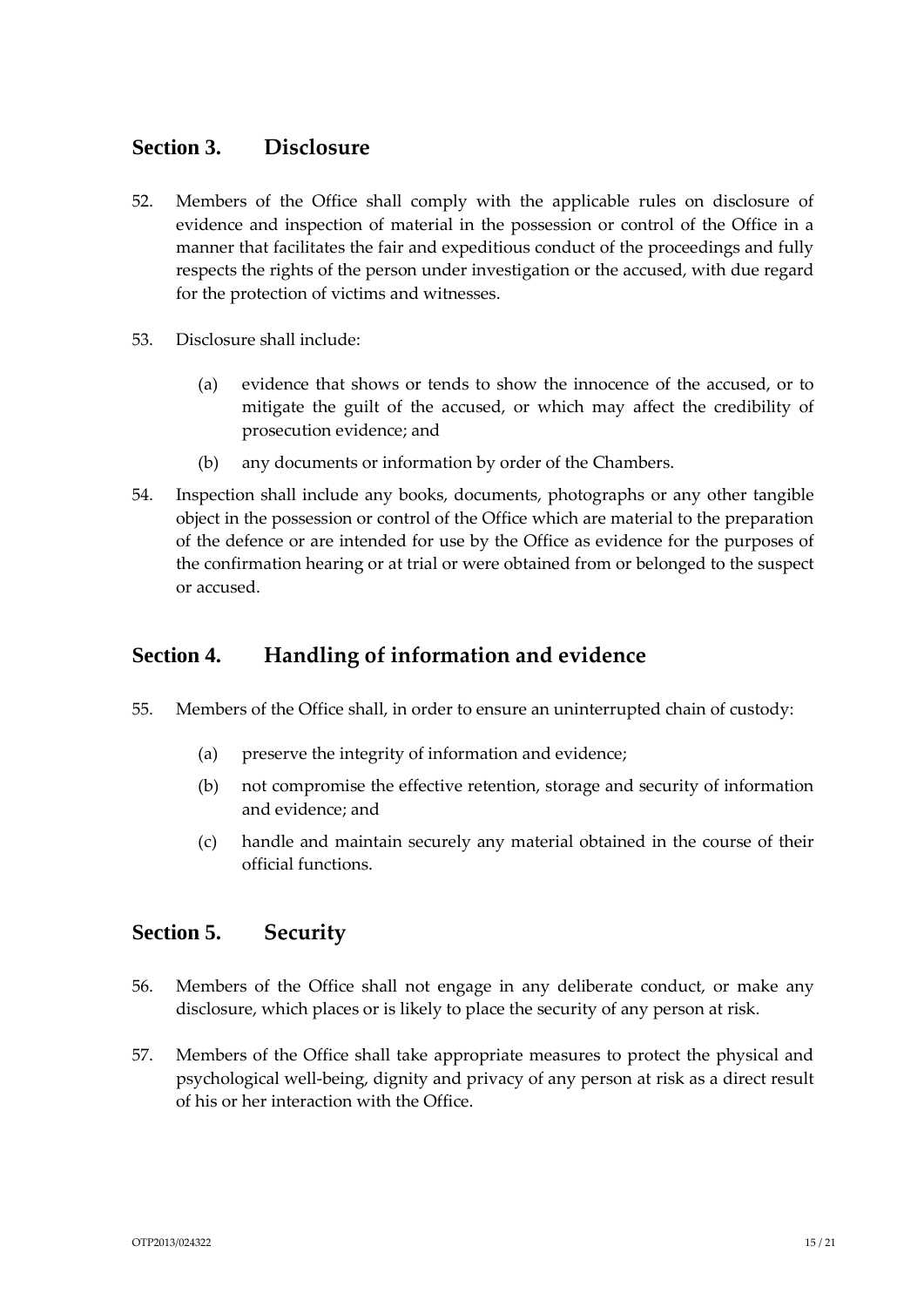#### <span id="page-16-0"></span>**Chapter 4. Working relations**

# <span id="page-16-1"></span>**Section 1. Equal treatment, non-discrimination and non harassment**

- 58. Staff members shall be recruited, hired, transferred, trained and compensated on the basis of merit and without regard for characteristics such as race, marital status, pregnancy or potential pregnancy, religion, ethnicity, colour, sexual orientation, disability, political belief or responsibilities as a caregiver.
- 59. Members of the Office shall treat their colleagues, and other persons encountered in the context of their work, with courtesy and respect, and abstain from treating individuals less favourably because they have a particular characteristic or belong to a particular group as specified in paragraph 58 above.
- 60. Members of the Office shall not engage in any covert or overt behaviour that reasonably has the effect of violating someone else's dignity or creating an intimidating, degrading, hostile, humiliating or offensive work environment, and avoid behaviour that, although not rising to the level of harassment or abuse, may nonetheless create an atmosphere of hostility or intimidation.
- 61. Staff members shall pay particular attention to the rules set out in the *Administrative Instructions on Sexual and other Forms of Harassment* and *on Equal Employment Opportunity and Treatment*.

#### <span id="page-16-2"></span>**Section 2. Relations with other organs of the Court**

- 62. Members of the Office shall not engage in direct or indirect *ex parte* communication with judges, Chambers or any Staff members of the Chambers on the merits of trial or appeal proceedings during the course of those proceedings, unless authorised under the Statute or the Rules of Procedure and Evidence, or so instructed by the relevant Chamber or the judges.
- 63. In the course of their duties, Members of the Office shall not:
	- (a) present evidence knowing it to be false or forged;
	- (b) knowingly make an untrue statement of material fact to a judge, the Chamber, the Presidency, counsel or the Registry;
	- (c) transmit evidence, notes or documents to a judge or Chamber except through the Registry, unless authorised by the judge or Chamber.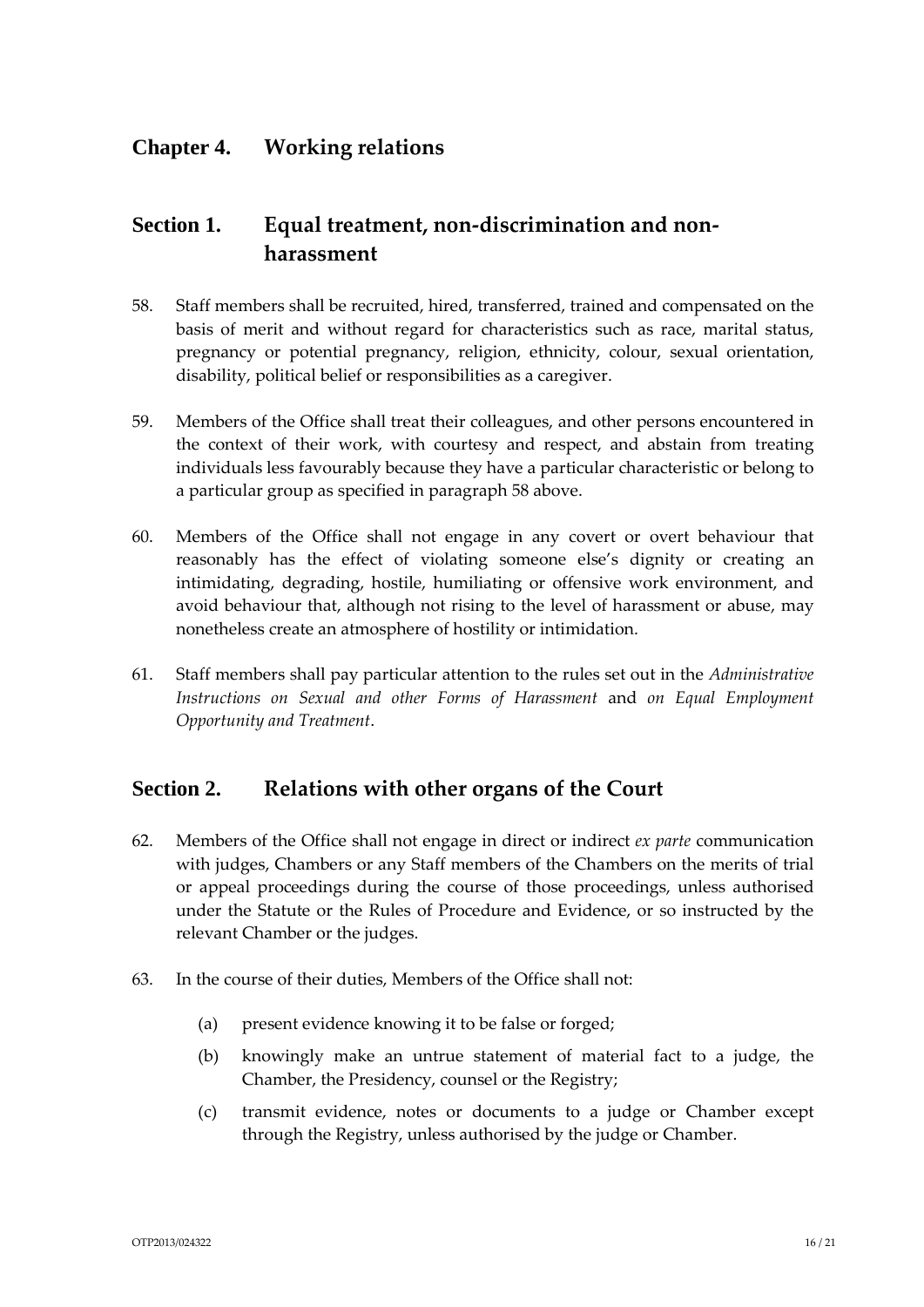- 64. Staff members shall cooperate with colleagues in other organs of the Court. In so doing, they shall duly respect all applicable instructions as defined by the Office.
- 65. Should a Member of the Office become aware that a statement made to the judge or the Chamber is incorrect, or that evidence presented to the judge or the Chamber is false, he or she shall inform the Prosecutor as soon as possible.

#### <span id="page-17-0"></span>**Section 3. Relations with victims and witnesses**

- 66. The Office aims to establish a relationship of trust and respect with victims and witnesses. Members of the Office shall conduct themselves in a manner that limits risks to witnesses, victims and others who are at risk on account of testimony given by such witnesses, respect their confidentiality and privacy and minimise the potential for harm.
- 67. Members of the Office shall, *inter alia*:
	- (a) not harass, intimidate or pressure victims and witnesses to testify before the Court or to have any dealings with the Court;
	- (b) consider the views and concerns of victims when their personal interests are affected and ensure that victims are informed of their rights in accordance with the Statute and the Rules;
	- (c) engage constructively with the legal representatives of victims in order to promote the efficient conduct of proceedings;
	- (d) where appropriate, fully explain the rights of witnesses pursuant to article 55(1), including the right against self-incrimination or the incrimination of family members.
- 68. Members of the Office shall not abuse or misuse their status and the authority of the Office, and shall not engage in any conduct that is likely to bring the Court into disrepute. This includes, but is not limited to:
	- (a) any deliberate conduct resulting in physical, sexual or psychological harm or suffering to members of any locality, especially women and children, in which an investigation is being conducted;
	- (b) any abusiveness, coercion or threats to any person with whom Members of the Office have dealings;
	- (c) corruptly influencing a witness, obstructing or interfering with the attendance or testimony of a witness, or retaliating against a witness for giving testimony;
	- (d) any sexual relationship with witnesses, victims who appear before the Court and others who are at risk on account of testimony given by such witnesses, or a person engaged by a Member of the Office in relation to a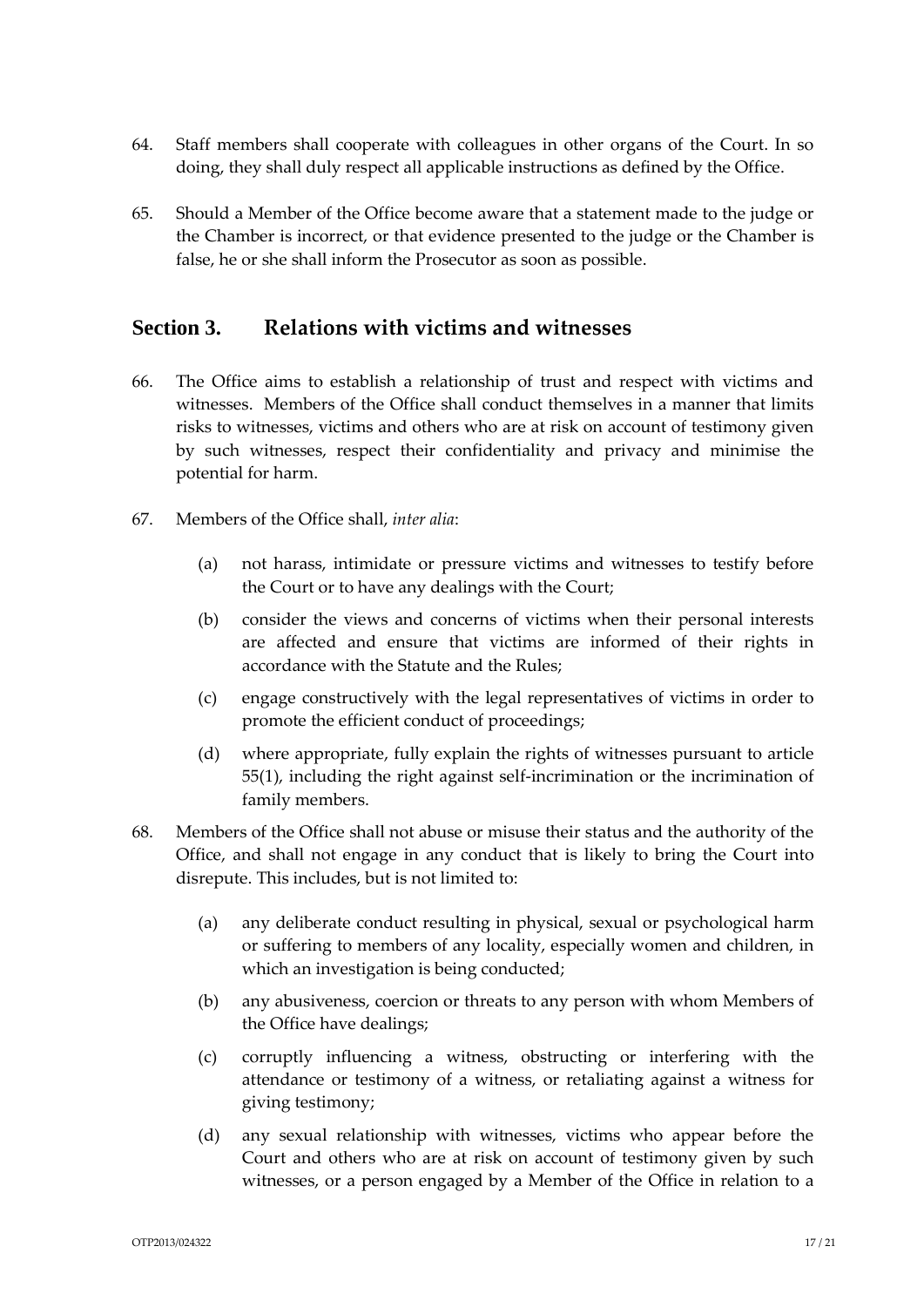<span id="page-18-0"></span>situation under investigation.

## **Section 4. Relations with persons under investigation and accused persons**

- 69. In their relations with persons under investigation or accused persons, Members of the Office shall, *inter alia*:
	- (a) respect their rights and ensure that proceedings are conducted in a fair manner;
	- (b) inform them of their rights under article 55(2);
	- (c) not communicate directly with a represented person, except through, or with the permission of, that person's legal representative, unless such contact is authorised by the relevant judge or Chamber; and
	- (d) inform unrepresented persons of their right to assistance from counsel and, if applicable, of their right to legal assistance.

#### <span id="page-18-1"></span>**Section 5. Relations with counsel**

- 70. Members of the Office shall:
	- (a) in dealing with counsel and their team members, act fairly, in good faith and courteously;
	- (b) cooperate with counsel and their team members as reasonably as possible, with a view to ensuring that proceedings are fair and expeditious; and
	- (c) not communicate directly with a represented person, except through, or with the permission of, that person's legal representative, unless such contact is authorised by the relevant judge or Chamber.

#### <span id="page-18-2"></span>**Section 6. Conduct in Court**

- 71. Without prejudice to the standards of conduct applicable to all Staff members, those representing the Prosecutor at hearings before the Chambers of the Court shall, in particular:
	- (a) uphold the highest standards of integrity, confidentiality, fairness, honesty and truthfulness;
	- (b) act with independence and in the interest of justice, and assist the Court in arriving at a just decision;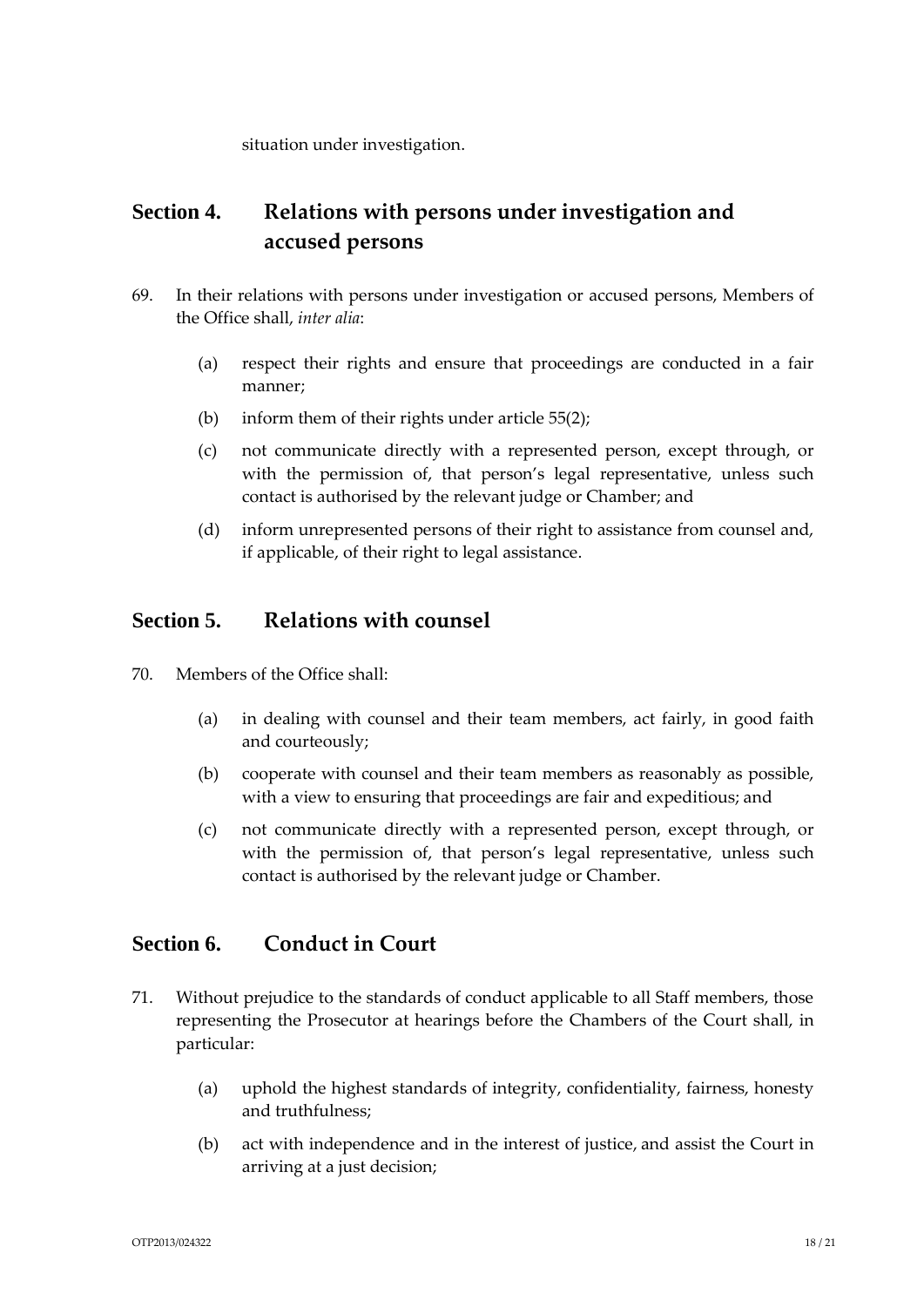- (c) ensure, to the best of their abilities, that a just verdict is reached at the end of the trial process and not strive for a conviction at all costs;
- (d) conduct themselves in an honourable, professional, dignified and courteous manner towards all parties and participants to the proceedings, as well as witnesses giving testimony;
- (e) act with due deference to the authority of Chambers;
- (f) not participate in any matter in which their impartiality might reasonably be doubted on any ground, and request the Prosecutor to excuse them from any matter as soon as grounds for disqualification arise, especially those indicated in article 42(7) and rule 34(1);
- (g) not deceive or knowingly mislead the Court, judge, counsel, or the Registry and take all necessary steps to correct an error or inaccuracy as soon as possible after it has been discovered;
- (h) not present evidence knowing it to be false or fabricated;
- (i) disclose, unless the Chamber authorises otherwise, all evidence that shows or tends to show the innocence of a person under investigation or an accused, or to mitigate their guilt, or which may affect the credibility of prosecution evidence, as well as any other documents or information by order of the Chambers.

#### <span id="page-19-0"></span>**Chapter 5. Discipline**

# <span id="page-19-1"></span>**Section 1. Offences and misconduct against the administration of justice**

- 72. Members of the Office shall not engage in any conduct that is likely to harm the administration of justice as set forth in articles 70 and 71.
- 73. Members of the Office shall cooperate with any investigations of alleged offences against the administration of justice under article 70 or alleged misconduct before the Court under article 71, and comply with any measures imposed by the Court.

#### <span id="page-19-2"></span>**Section 2. Unsatisfactory Conduct**

74. Staff members shall not engage in any conduct that is not compatible with the standards set forth in this Code, considered unsatisfactory in accordance with Staff Rule 110.1, or listed as unsatisfactory in Section 5(3) of the *Code of Conduct for Staff Members*. Investigators shall, in addition, also refrain from any conduct that is not compatible with the standards set forth in the *Code of Conduct for Investigators*.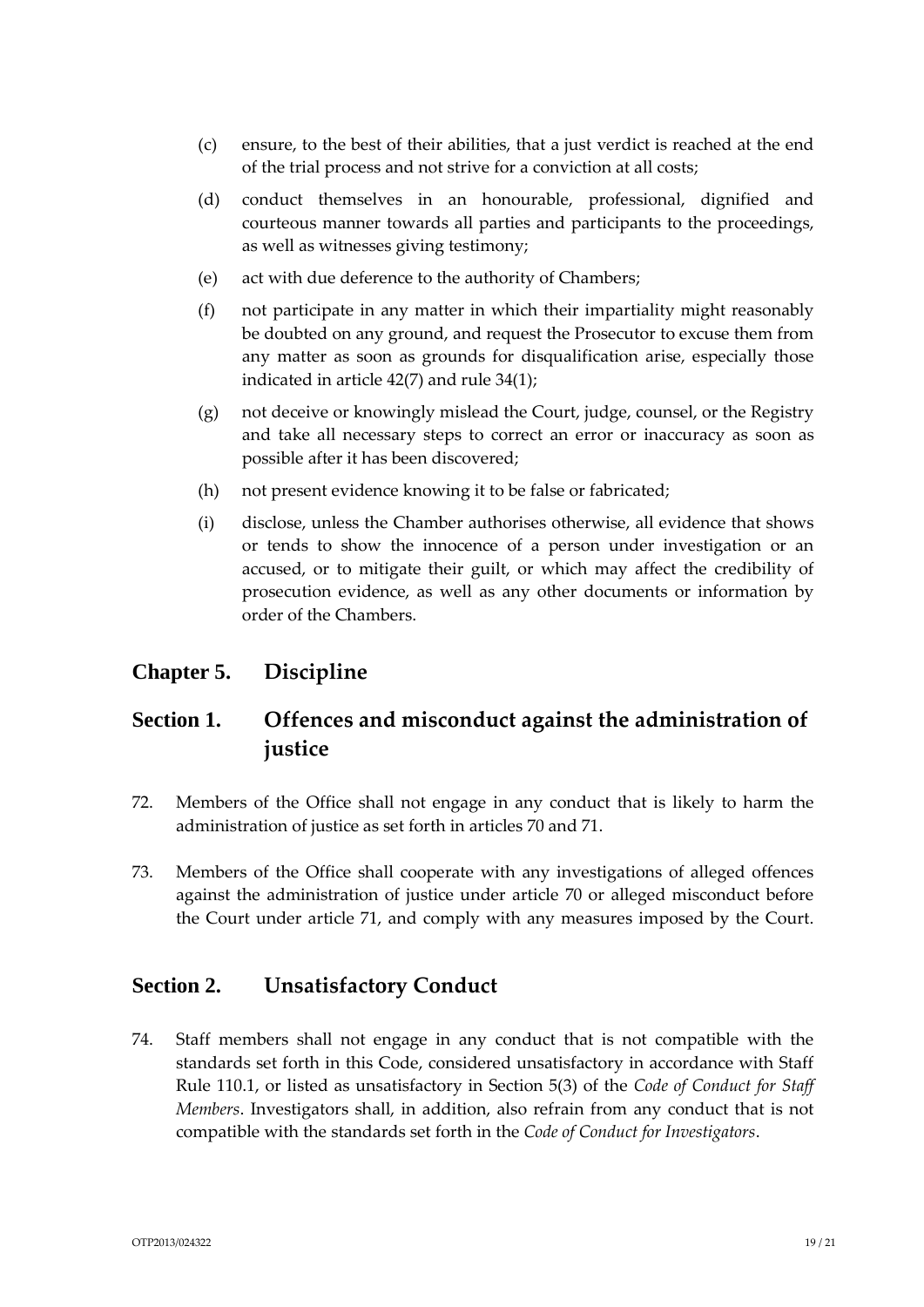- 75. Any unsatisfactory conduct may result in the Prosecutor imposing appropriate disciplinary measures in accordance with Chapter X of the Staff Rules.
- 76. Members of the Office shall cooperate with any investigations into an alleged breach of this Code, and comply with any measures that may be imposed by the Prosecutor.

#### <span id="page-20-0"></span>**Chapter 6. Privileges and immunities**

#### <span id="page-20-1"></span>**Section 1. Purpose of privileges and immunities**

- 77. The privileges and immunities enjoyed by the Court, its officials and its Staff members by virtue of article 48 of the Statute, the *Agreement on Privileges and Immunities of the Court* and *ad hoc* agreements with States, and the *Headquarters Agreement between the International Criminal Court and the Host State* are granted in the interests of the good administration of justice and not for the benefit of the individuals themselves. Those privileges and immunities may be waived in accordance with the applicable procedures and there is a duty to do so in any particular case where they would impede the course of justice and can be waived without prejudice to the purpose for which they were accorded.
- 78. The privileges and immunities enjoyed by the Court are in no way intended to derogate from the obligations of Members of the Office to observe their private legal obligations.

#### <span id="page-20-2"></span>**Section 2. Waiver of privileges and immunities**

- 79. In any case where an issue arises regarding the application of those privileges and immunities, the Deputy Prosecutor or Staff member shall immediately report the matter to the Prosecutor, who may decide whether such privileges and immunities exist and whether they shall be waived in accordance with the relevant Court instruments.
- 80. If a Staff member or a Deputy Prosecutor engages in conduct which constitutes a crime punishable by deprivation of liberty or other penalty under the national law of the State(s) with jurisdiction to investigate and prosecute, the Prosecutor may waive the privileges and immunities of such alleged offender upon request of the State(s) concerned. In the case of the Prosecutor, the privileges and immunities may be waived by an absolute majority of the judges.